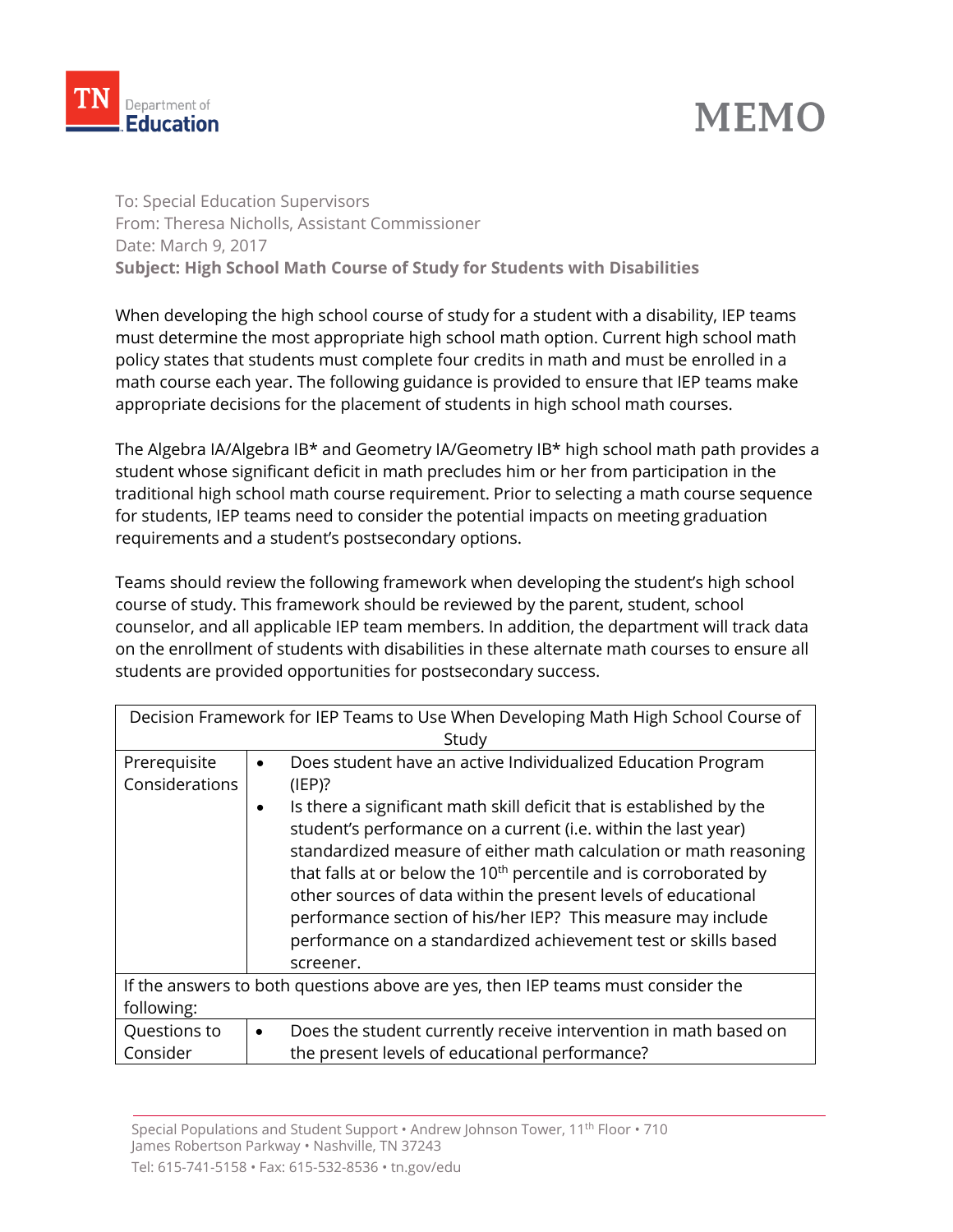



|                                                                                              | $\bullet$                                                                       | What are the student's postsecondary goals for employment,     |                                                                    |  |  |
|----------------------------------------------------------------------------------------------|---------------------------------------------------------------------------------|----------------------------------------------------------------|--------------------------------------------------------------------|--|--|
|                                                                                              |                                                                                 | education/training?                                            |                                                                    |  |  |
|                                                                                              | $\bullet$                                                                       | Would Algebra IA/I B and Geometry IA/IB limit the student from |                                                                    |  |  |
|                                                                                              | making progress towards meeting their postsecondary goals?                      |                                                                |                                                                    |  |  |
|                                                                                              | Have other considerations been discussed prior to making the<br>$\bullet$       |                                                                |                                                                    |  |  |
|                                                                                              |                                                                                 | decision for the student to be involved in alternate A/B math  |                                                                    |  |  |
|                                                                                              |                                                                                 | courses for credit?                                            |                                                                    |  |  |
|                                                                                              |                                                                                 | $\circ$ Accommodations and modifications                       |                                                                    |  |  |
|                                                                                              |                                                                                 | o Alternate Performance Based Assessment (APBA)                |                                                                    |  |  |
| Double blocking or extended instructional time for<br>$\circ$                                |                                                                                 |                                                                |                                                                    |  |  |
|                                                                                              |                                                                                 | traditional schedules                                          |                                                                    |  |  |
|                                                                                              |                                                                                 | $\circ$ Math intervention                                      |                                                                    |  |  |
|                                                                                              | Is the student's progress in math intervention at a rate that the               |                                                                |                                                                    |  |  |
| student can be expected to meet the high school math graduation                              |                                                                                 |                                                                |                                                                    |  |  |
|                                                                                              | requirements?                                                                   |                                                                |                                                                    |  |  |
|                                                                                              | Has the IEP team explained to the parent and student the potential<br>$\bullet$ |                                                                |                                                                    |  |  |
|                                                                                              | impacts on credit requirements should the student no longer be                  |                                                                |                                                                    |  |  |
|                                                                                              | eligible to receive services under the Individuals with Disabilities            |                                                                |                                                                    |  |  |
|                                                                                              | Education Act (IDEA) (see below)?                                               |                                                                |                                                                    |  |  |
|                                                                                              | $\bullet$                                                                       |                                                                | Has the IEP team explained to the parent and student the potential |  |  |
|                                                                                              |                                                                                 | impacts on enrollment in a postsecondary institution?          |                                                                    |  |  |
| When the student no longer has an active IEP or the current IEP no longer indicates a        |                                                                                 |                                                                |                                                                    |  |  |
| significant deficit in math, the student is no longer eligible to participate in the Algebra |                                                                                 |                                                                |                                                                    |  |  |
| IA/IB* and Geometry IA/1B courses for math credit and must take Algebra II to meet           |                                                                                 |                                                                |                                                                    |  |  |
| the math graduation requirement. The following chart provides guidance for math              |                                                                                 |                                                                |                                                                    |  |  |
| requirements when a student is no longer eligible to participate in Algebra IA/IB and        |                                                                                 |                                                                |                                                                    |  |  |
| Geometry IA/IB:                                                                              |                                                                                 |                                                                |                                                                    |  |  |
| <b>Student completes</b>                                                                     |                                                                                 | <b>Student completes</b>                                       | <b>Student completes Algebra</b>                                   |  |  |
| <b>Algebra IA for math</b>                                                                   |                                                                                 | <b>Algebra IA and IB for</b><br>math credit.                   | IA, IB, and Geometry IA for<br>math credit.                        |  |  |
| credit.                                                                                      |                                                                                 | 9 <sup>th</sup> Grade - Algebra                                | 9 <sup>th</sup> Grade - Algebra                                    |  |  |
| 9 <sup>th</sup> Grade – Algebra<br>IA/Integrated Math IA                                     |                                                                                 | IA/Integrated Math IA                                          | IA/Integrated Math IA                                              |  |  |
| 10 <sup>th</sup> Grade - Algebra                                                             |                                                                                 | 10 Grade - Algebra                                             | 10 <sup>th</sup> Grade - Algebra                                   |  |  |
| I/Integrated Math I                                                                          |                                                                                 | <b>IB/Integrated Math IB</b>                                   | <b>IB/Integrated Math IB</b>                                       |  |  |
| $11th$ Grade -                                                                               |                                                                                 | 11 <sup>th</sup> Grade - Geometry                              | 11 <sup>th</sup> Grade - Geometry                                  |  |  |
| Geometry/Integrated                                                                          |                                                                                 | I/Integrated Math II                                           | IA/Integrated Math IIA                                             |  |  |
| Math II                                                                                      |                                                                                 |                                                                |                                                                    |  |  |
| 12 <sup>th</sup> Grade - Algebra                                                             |                                                                                 | 12 <sup>th</sup> grade – Algebra                               | 12 <sup>th</sup> Grade -                                           |  |  |
| <b>II/Integrated Math III</b>                                                                |                                                                                 | <b>II/Integrated Math III</b>                                  | Geometry/Integrated Math II                                        |  |  |
|                                                                                              |                                                                                 |                                                                | and Algebra II/Integrated                                          |  |  |
|                                                                                              |                                                                                 |                                                                | Math III                                                           |  |  |